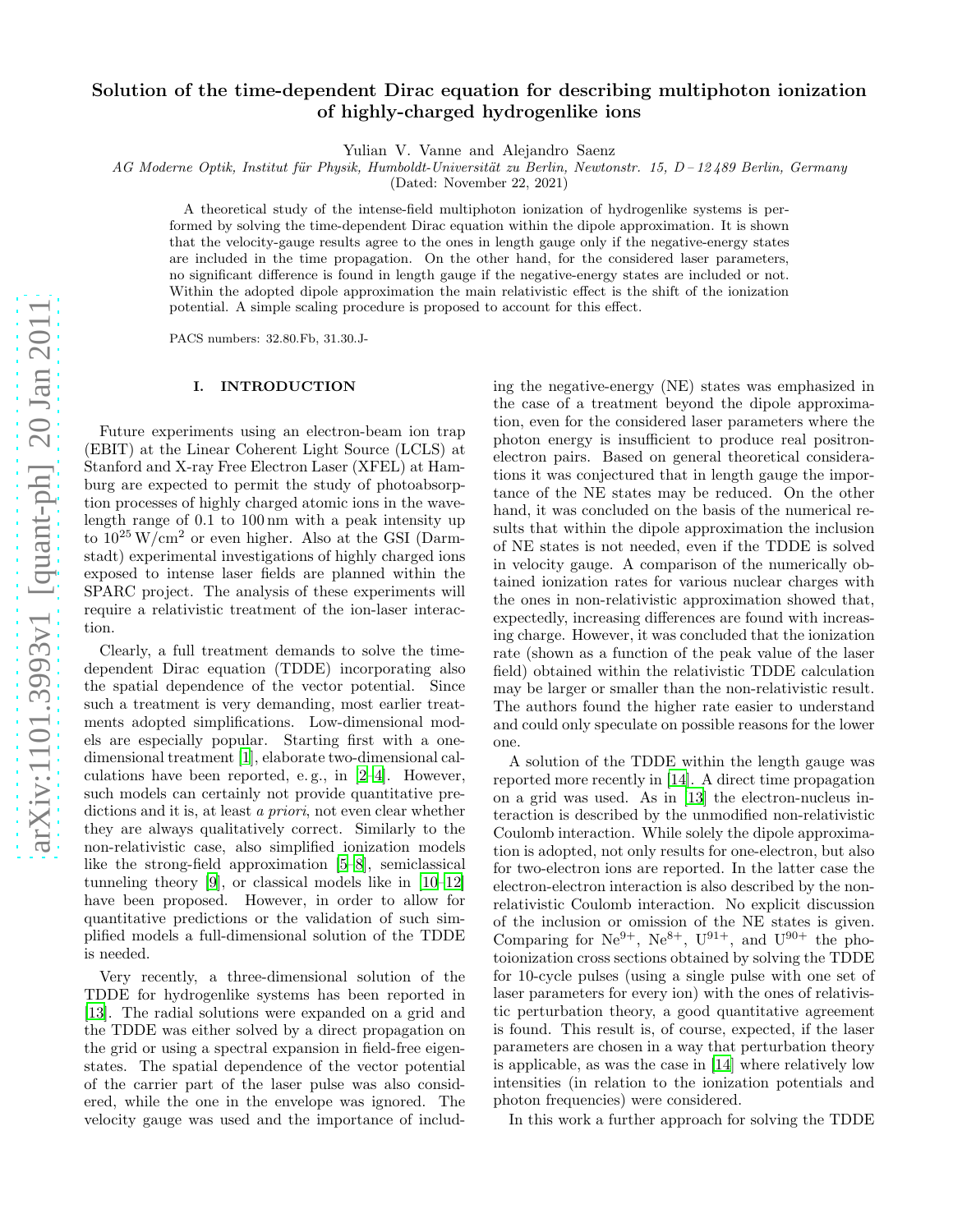is presented. It is based on the spectral expansion in field-free eigenstates where the radial wavefunctions are expressed in a B-spline basis. It may be seen as an extension of the corresponding approaches for solving the non-relativistic time-dependent Schrödinger equation (TDSE) for one- and two-electron atoms in, e. g., [\[15](#page-7-10)– [18\]](#page-7-11), for molecular hydrogen [\[19](#page-7-12)[–23\]](#page-7-13), and for in principle arbitrary molecules within the single-active-electron approximation [\[24](#page-7-14), [25](#page-7-15)]. While [\[13\]](#page-7-8) and [\[14\]](#page-7-9) considered mostly (or solely) one-photon ionization, an extension to multiphoton ionization is presented. Clearly, such calculations are very demanding as they require larger expansions, because more angular momenta are involved. Within the dipole approximation a systematic investigation of the importance of NE states as well as the convergence behavior within either length or velocity gauge is performed. A simple scaling relation is proposed that allows to relate relativistic TDDE solutions to the ones obtained with the non-relativistic TDSE, if both are performed within the dipole approximation.

In this work atomic units  $(e = m_e = \hbar = 1)$  are used unless specified otherwise.

#### II. THEORY

The dynamics of a highly charged atomic ion exposed to an external electromagnetic field is considered by means of both a relativistic and a non-relativistic treatment within the dipole approximation. The vector potential  $\mathbf{A}(t)$  is chosen in the form of an N-cycle cos<sup>2</sup>-shaped laser pulse that is linear-polarized along the z axis,

$$
\mathbf{A}(t) = \begin{cases} \mathbf{e}_z A_0 \cos^2\left(\frac{\pi t}{T}\right) \sin(\omega t), & t \in (-\frac{T}{2}, \frac{T}{2});\\ 0, & \text{otherwise}, \end{cases}
$$
(1)

where  $\omega$  is the radiation frequency and  $T = 2\pi N/\omega$  is the pulse duration. Ignoring finite nuclear size effects, the interaction of an electron with the nucleus may be approximated by the Coulomb potential

$$
U(r) = -\frac{Z}{r},\tag{2}
$$

where  $Z$  is the nuclear charge. In all calculations presented in this work the hydrogenlike system is initially prepared in its ground state.

# <span id="page-1-3"></span>A. Relativistic calculations

The relativistic dynamics of the quantum system is governed by the TDDE

<span id="page-1-2"></span>
$$
i\frac{\partial \Psi(t)}{\partial t} = \left[H_0^{\text{D}} + V(t)\right] \Psi(t)
$$
 (3)

where  $H_0^D$  is the field-free Dirac Hamiltonian  $H_0^D$ ,

$$
H_0^D = c \alpha \cdot \mathbf{p} + c^2 \beta + U(r), \tag{4}
$$

and the interaction with the electromagnetic field  $V(t)$ can be presented within the dipole approximation either in the velocity  $(V)$  or length  $(L)$  gauge,

$$
V^{V}(t) = c \alpha \cdot \mathbf{A}(t) = c \alpha_{z} A(t),
$$
  
\n
$$
V^{L}(t) = \mathbf{r} \cdot \mathbf{F}(t) = zF(t).
$$
\n(5)

Here,  $\beta$  and the components of the vector  $\alpha$  are the Dirac matrices,  $\mathbf{p} = -i\nabla$  is the momentum operator,  $c \approx 137$ is the speed of light, and  $\mathbf{F}(t) = -d\mathbf{A}(t)/dt$  is the electric field.

As is well known (see, e.g., [\[26\]](#page-7-16)), the eigenstates of  $H_0^D$ can be presented as four component spinors

$$
\Phi_{\kappa m}(\mathbf{r}) = \frac{1}{r} \begin{pmatrix} P_{\kappa}(r) \chi_{\kappa, m}(\hat{\mathbf{r}}) \\ i Q_{\kappa}(r) \chi_{-\kappa, m}(\hat{\mathbf{r}}) \end{pmatrix}
$$
(6)

where  $\chi_{\kappa,m}(\hat{\mathbf{r}})$  is an ls coupled spherical spinor,  $\kappa$  is the relativistic quantum number of angular momentum, related to the orbital and total angular momenta,  $l$  and  $j$ , as

$$
\kappa = \begin{cases}\n-(j+1/2) = -(l+1), & \text{for } j = l+1/2, \\
j+1/2 = l, & \text{for } j = l-1/2;\n\end{cases}
$$
(7)

and the radial functions  $P_{\kappa}(r)$  and  $Q_{\kappa}(r)$  are solutions of the coupled equations

<span id="page-1-0"></span>
$$
\begin{cases}\n[U(r) + c^2 - E]P_\kappa(r) + c\left[\frac{\kappa}{r} - \frac{d}{dr}\right]Q_\kappa(r) = 0 \\
[U(r) - c^2 - E]Q_\kappa(r) + c\left[\frac{\kappa}{r} + \frac{d}{dr}\right]P_\kappa(r) = 0.\n\end{cases}
$$
\n(8)

For two spinor states,  $\Phi_i$  and  $\Phi_f$ , characterized by the quantum numbers  $\{n_i, \kappa_i, j_i, l_i, m_i\}$  and  ${n_f, \kappa_f, j_f, l_f, m_f}$ , respectively, the time-dependent matrix element  $V_{fi}(t) = \langle \Phi_f | V(t) | \Phi_i \rangle$  can be written as

<span id="page-1-1"></span>
$$
V_{fi}(t) = \delta_{m_f, m_i} \, \delta_{|l_f - l_i|, 1} \, W_{fi} \, M_{fi}(t) \tag{9}
$$

where

$$
W_{fi} = (-1)^{j_f - m_f} (-1)^{j_i + 1/2} \sqrt{(2j_f + 1)(2j_i + 1)}
$$
  
 
$$
\times \begin{pmatrix} j_f & 1 & j_i \\ -m_f & 0 & m_i \end{pmatrix} \begin{pmatrix} j_f & 1 & j_i \\ -1/2 & 0 & 1/2 \end{pmatrix}
$$
 (10)

and

$$
M_{fi}^{\rm L}(t) = F(t) \int dr \, r \left[ P_i(r) P_f(r) + Q_i(r) Q_f(r) \right], \tag{11}
$$

$$
M_{fi}^{\text{V}}(t) = -icA(t) \int dr \left[ (1 + \Delta_{fi}) P_i(r) Q_f(r) - (1 - \Delta_{fi}) Q_i(r) P_f(r) \right]
$$
(12)

with  $\Delta_{fi} = (-1)^{j_f - j_i} (\kappa_f - \kappa_i).$ 

In order to describe both bound and continuum states, the atom is confined within a spherical box boundary of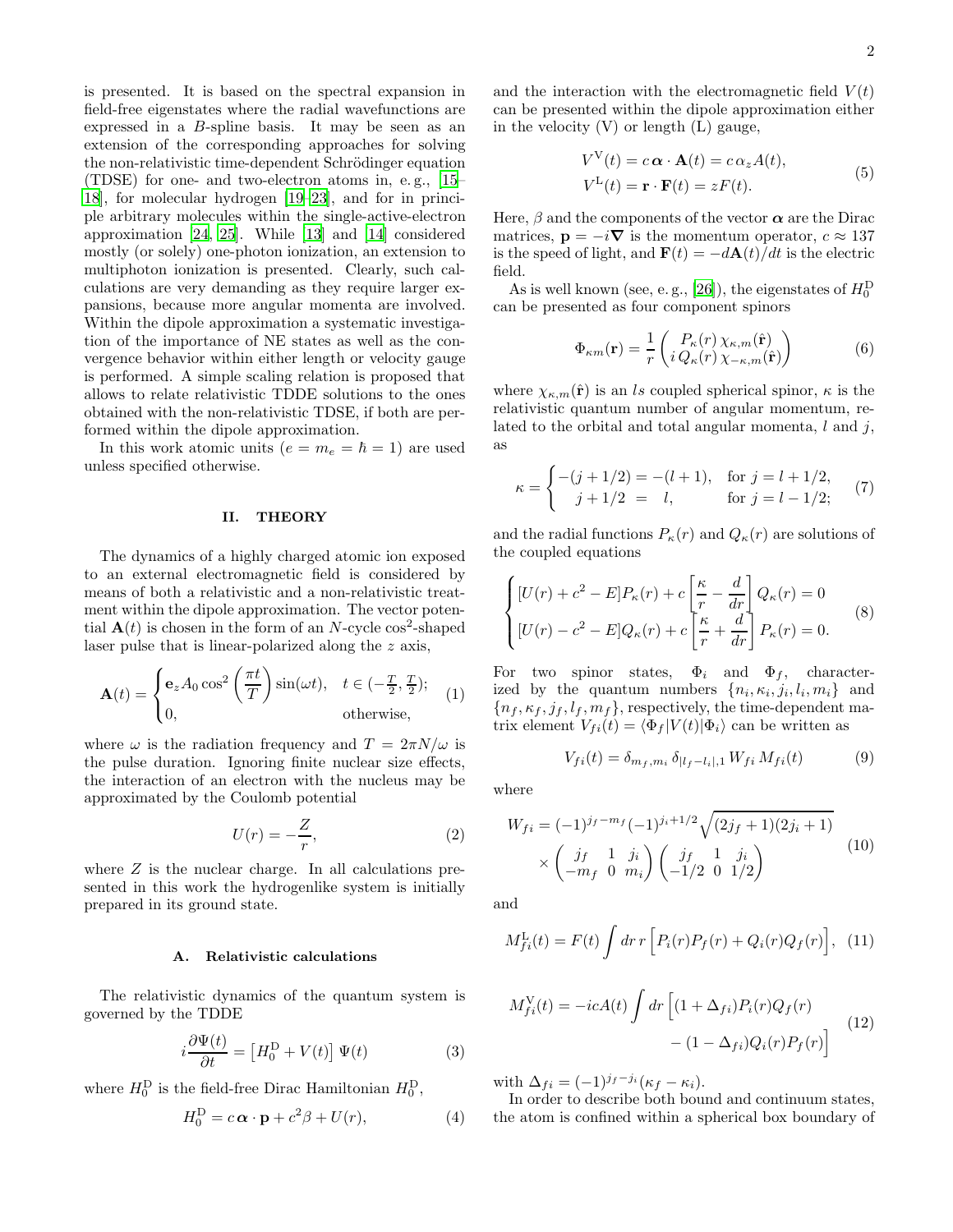radius R. This leads to the discretization of the continuum spectrum, whereas the bound states remain unmodified, if  $R$  is chosen sufficiently large and not too highly excited Rydberg states are considered.

Introducing in a region  $[0, R]$  a B-spline set consisting of  $n+2$  spline functions  $B_i(r)$  of order k, the radial functions  $P(r)$  and  $Q(r)$  can be expanded in a B-spline basis as

$$
P(r) = \sum_{i=1}^{n} p_i B_{i+1}(r) \quad Q(r) = \sum_{i=1}^{n} q_i B_{i+1}(r) \qquad (13)
$$

where the first and the last spline are removed from the expansion to ensure the boundary conditions  $P(0)$  =  $Q(0) = P(R) = Q(R) = 0$ . Defining the coefficient vector

$$
\mathbf{C} = (p_1, q_1, p_2, q_2, \dots, p_n, q_n), \tag{14}
$$

the system of equations [\(8\)](#page-1-0) is transformed into a  $2n \times 2n$ generalized banded eigenvalue problem which is efficiently solved using LAPACK routine DSBGVX. This procedure yields for every value of  $\kappa$  exactly n negative energy solutions and n positive energy solutions.

As has been discussed in literature since the first solution of the time-independent (stationary) Dirac equation using  $B$  splines [\[27\]](#page-7-17), there is the problem of the occurrence of spurious states [\[28\]](#page-7-18) that are non-physical. Different procedures were proposed to avoid this problem [\[29](#page-7-19)[–31\]](#page-7-20). While there can be a problem with their identification in the case of many-electron systems, it is the lowest positive energy state for  $\kappa > 0$  that represents a spurious state in the present case.

#### B. Non-relativistic calculations

The non-relativistic TDSE

<span id="page-2-0"></span>
$$
i\frac{\partial \Psi(t)}{\partial t} = [H_0 + V(t)] \Psi(t)
$$
\n(15)

where  $H_0$  is the non-relativistic field-free Hamiltonian  $H_0$ ,

$$
H_0 = \frac{\mathbf{p}^2}{2} + U(r),\tag{16}
$$

and in contrast to the relativistic case, the interaction with the electromagnetic field  $V(t)$  is given in the velocity gauge by

$$
V^{\mathcal{V}}(t) = \mathbf{p} \cdot \mathbf{A}(t) = p_z A(t). \tag{17}
$$

Similar to the relativistic case, the eigenstates of  $H_0$ ,  $\Phi_{lm}(\mathbf{r}) = r^{-1}R_l(r)Y_{lm}(\hat{\mathbf{r}})$ , are obtained by projecting the radial function  $R_l(r)$  onto the B-spline basis

$$
R(r) = \sum_{i=1}^{n} \rho_i B_{i+1}(r)
$$
 (18)

and transforming the radial Schrödinger equation into the  $n \times n$  generalized banded eigenvalue problem with respect to a coefficient vector

$$
\mathbf{C} = (\rho_1, \rho_2, \dots, \rho_n), \tag{19}
$$

which yields  $n$  solutions for every orbital quantum number l.

For two states,  $\Phi_i$  and  $\Phi_f$ , characterized by the quantum numbers  $\{n_i, l_i, m_i\}$  and  $\{n_f, l_f, m_f\}$ , respectively, the time-dependent matrix element  $V_{fi}(t)$  =  $\langle \Phi_f | V(t) | \Phi_i \rangle$  can also be written in form of Eq. [9,](#page-1-1) but with

$$
W_{fi} = (-1)^{l_f - m_f} (-1)^{l_f} \sqrt{(2l_f + 1)(2l_i + 1)}
$$
  
 
$$
\times \begin{pmatrix} l_f & 1 & l_i \\ -m_f & 0 & m_i \end{pmatrix} \begin{pmatrix} l_f & 1 & l_i \\ 0 & 0 & 0 \end{pmatrix}
$$
 (20)

and

$$
M_{fi}^{\mathcal{L}}(t) = F(t) \int dr \, r \, R_i(r) R_f(r), \tag{21}
$$

$$
M_{fi}^{\text{V}}(t) = -iA(t) \int dr R_f(r) \left[ \frac{l}{r} R_i(r) + R_i'(r) \right]. \tag{22}
$$

#### C. Time propagation

Within the spectral approach, the integration of the TDDE [\(3\)](#page-1-2) and the TDSE [\(15\)](#page-2-0) is performed by expanding the function  $\Psi(t)$  describing the dynamics of the system in the basis of field-free eigenstates  $\Phi_K$ ,

<span id="page-2-1"></span>
$$
\Psi(\mathbf{r},t) = \sum_{K} C_{K}(t)e^{-iE_{K}t}\Phi_{K}(\mathbf{r})
$$
\n(23)

where the compound index  $K$  represents the full set of quantum numbers and the coefficients  $C_K(t = -T/2)$ are set to zero for all states except for the initial state for which its value is set to 1. Since the quantum number m is conserved for both cases and the ground state is chosen as initial state, the value of  $m$  is fixed to  $1/2$  for the relativistic case and to 0 for the non-relativistic case.

Substituting Eq. [\(23\)](#page-2-1) into Eq. [\(3\)](#page-1-2) or TDSE [\(15\)](#page-2-0) the latter ones are reduced to a system of coupled first-order ordinary differential equations,

$$
C'_{K}(t) = \sum_{K'} e^{i(E_{K} - E_{K'})t} V_{KK'}(t) C_{K'}(t) \quad , \tag{24}
$$

which is integrated numerically using a variable-order, variable-step Adams solver.

The ionization yield (after the pulse) is then defined as

<span id="page-2-2"></span>
$$
Y_{\text{ion}} = \sum_{K} |C_K(t = T/2)|^2 \tag{25}
$$

where the summation in Eq. [\(25\)](#page-2-2) is performed over all discretized continuum states. The convergence can be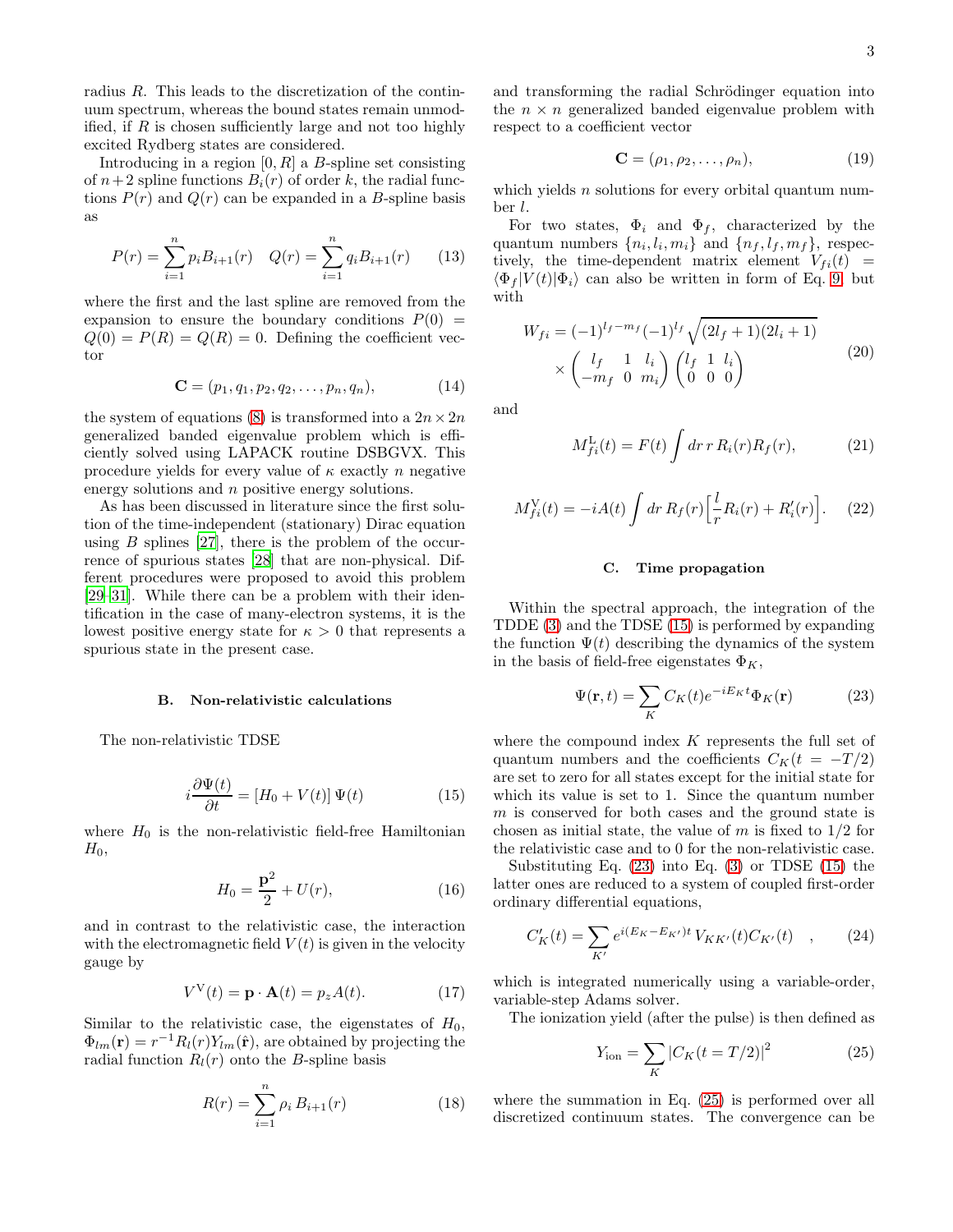controlled by varying the value of  $l_{\text{max}}$  (or  $j_{\text{max}}$ ) which limits the number of different symmetries involved in the summation  $(23)$ .

In the case of the TDDE the question of a proper treatment of the spurious states mentioned in Sec[.II A](#page-1-3) arises. The success of the spectral approach relies on the completeness of the states included in the summation, at least for a given box size. In fact, already in the case of the non-relativistic Schrödinger equation the use of a finite box leads to the occurrence of non-physical pseudo states (see, e. g., [\[17](#page-7-21)]). In this case it turned out to be in fact important to include those states in the spectral expansion, since otherwise some relevant part of the Hilbert space is omitted. In order to decide on the proper treatment of the spurious states of the Dirac equation (due to the B-spline expansion), a careful check of the relativistic sum rules [\[28](#page-7-18)] was performed that also served as a check of the proper implementation of the length and velocity forms of the dipole-operator matrix elements. On this basis it was concluded that the spurious states could be omitted from the basis for solving the TDDE, since the sum rules were fulfilled in this case. The agreement of the TDDE solutions obtained within the length and the velocity gauge discussed below is another indication that the omission of the spurious states is appropriate.

# <span id="page-3-1"></span>D. Computational details and scaling of the TDSE with Z

For the sake of consistency, the same B-spline basis set is used for both the relativistic and the non-relativistic treatment. Typically, the values  $k = 9$  and  $n = 500$  are used to construct an almost linear knot sequence in which the first 40 intervals increase with a geometric progression using  $g = 1.05$  and all following intervals have the length of the 40th one. Such a choice ensures an accurate numerical description in the vicinity of the nucleus and, at the same time, a sufficient completeness for a description of the discretized continuum [\[32\]](#page-7-22). Depending on the nuclear charge Z, a box size of  $R = (250/Z) a_0$  is adopted. This choice of  $R$  reflects the well-known scaling property of the time-independent Schrödinger equation of hydrogenlike systems. With the substitution  $\mathbf{r}' = \mathbf{r}/Z$ and  $E' = Z^2 E$  for the position **r** and the energy E, respectively, the eigensolutions for a hydrogenlike system with charge Z reduces to the one of the hydrogen atom with  $Z = 1$ .

Within the dipole approximation this property is preserved also for the TDSE, if the pulse parameters are also properly scaled, e.g., the time as  $t' = t/Z^2$ , the laser frequency as  $\omega' = Z^2 \omega$ , the amplitude of the vector potential as  $A'_0 = Z A_0$ , and the laser peak intensity as  $I' = Z<sup>6</sup>I$ . Since this property does not persist in case of the relativistic treatment, and the properly scaled solutions of the TDDE are thus not identical anymore, any deviation from the non-relativistic prediction based on the scaling relations can be classified as a relativistic ef-

<span id="page-3-0"></span>FIG. 1: Convergence study with respect to the maximal value of the total angular momentum  $j_{\text{max}}$ . The relativistic calculations of the ionization yield for an ion with the nuclear charge  $Z = 50$  exposed to a 20-cycle cos<sup>2</sup>-shaped laser pulse with peak intensity  $I = 5 \times 10^{23} \text{W/cm}^2$  and a photon energy of 500 a.u. are performed using the length (L) or velocity (V) gauge either including or excluding the negative energy (NE) states in the expansion [\(23\)](#page-2-1).

fect, cf. [\[13](#page-7-8)].

# III. RESULTS AND DISCUSSION

#### A. Convergence behavior

The handling of the NE solutions of the Dirac equation is an important issue and steered considerable attention in the literature, see [\[13,](#page-7-8) [33\]](#page-7-23) and references therein. The question is whether the NE states should be removed from the basis as long as the creation of real positronelectron pair is energetically out of reach. Such a situation occurs, for example, in case of ionization of an ion with the nuclear charge  $Z = 50$  exposed to a pulse with photon energy 500 a.u. (see Fig. [1\)](#page-3-0). Whereas only 3 photons are sufficient for ionization, more than 70 photons are required for positron-electron pair creation. As is demonstrated in Fig. [1,](#page-3-0) the answer to the question of the proper treatment of the NE states depends already within the dipole approximation adopted here clearly on the gauge and thus the interaction operator used in the time propagation. For the length gauge the exclusion of NE states has virtually no effect on the final result. In contrast, for the velocity gauge the results are obviously different. If the NE states are included in the time propagation, the converged result agrees with the one obtained using the length gauge, whereas without the NE states the converged result differs in this example by a factor of about 1.5. Therefore, these states are absolutely necessary for obtaining the correct result.

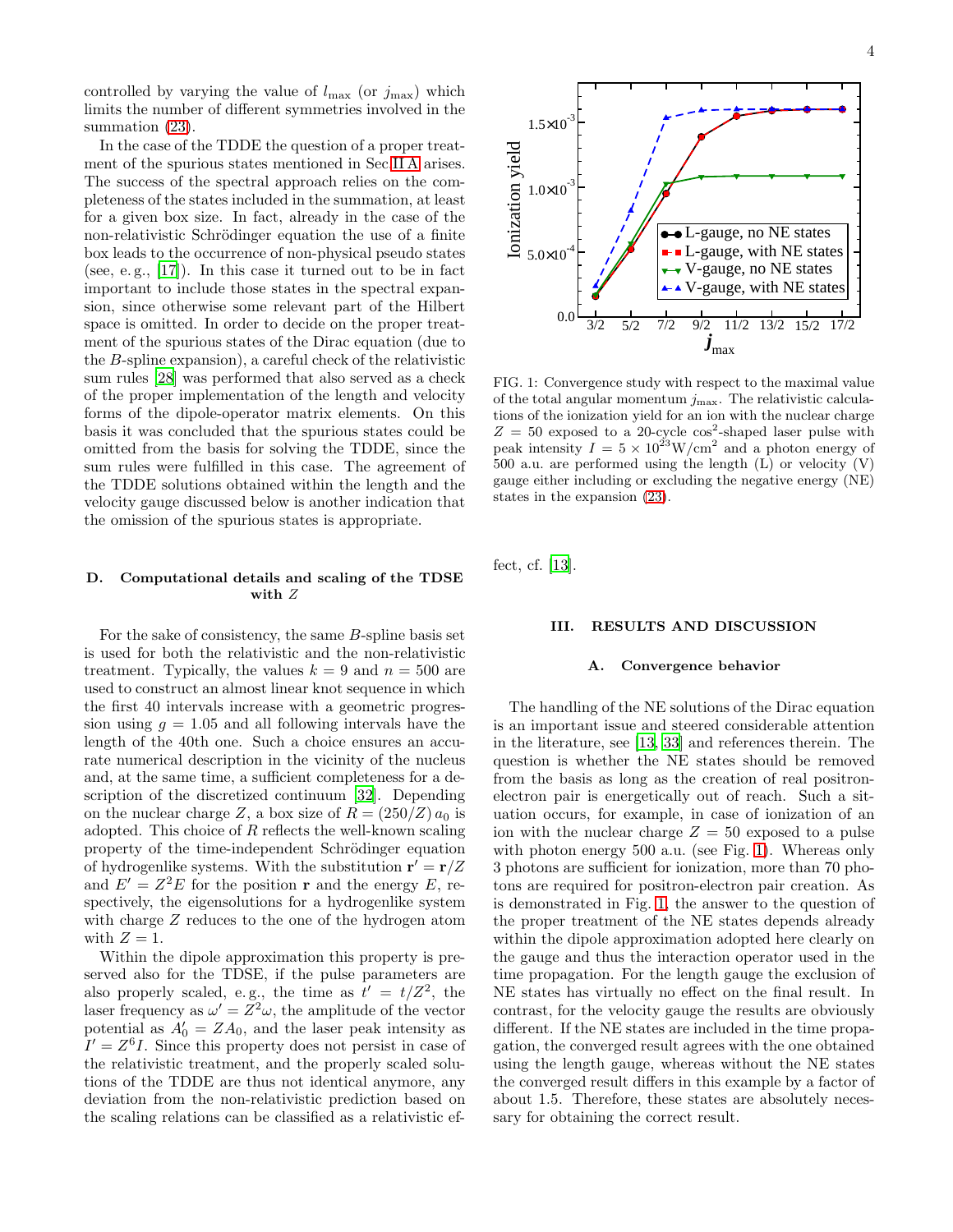From the practical point of view the finding is also interesting, since the omission of the NE states and thus half of the total number of states reduces the numerical efforts tremendously. Clearly, doubling the number of states leads to an increase of the number of operations per time step by a factor 4, since the number of transition dipole matrix elements increases by this factor. In the present example (and for a given number of  $j_{\text{max}}$ ) the time propagation in length gauge without the NE states is by about a factor of 6 faster compared to the one where the NE states are included. The additional time difference (factor of about 1.5) arises from an increased number of time steps required for convergence in the used adaptive time propagation, if the NE states are included. In fact, the length-gauge time propagation by itself is found to be about 6 times faster than the one performed in velocity gauge, even if the NE states are included in both of them. This factor is due to the finer time grid needed for convergence in velocity gauge. Considering both effects together, even a speed-up by a factor of 50 is found when comparing the length-gauge calculation without NE states and the velocity-gauge variant with NE states that for sufficiently large value of  $j_{\text{max}}$ both yield practically identical results.

However, Fig. [1](#page-3-0) reveals also that the calculations in velocity gauge converge faster with respect to the quantum numbers  $j$  included in the calculation. Therefore, the efficiency gain of the length gauge is smaller than the value given above. In the concrete example shown in Fig. [1](#page-3-0) the (within better than  $0.1\%$ ) converged lengthgauge calculation  $(j_{\text{max}} = 15/2, \text{without NE states})$  is by a factor of about 40 faster than the (within about  $10^{-3}$  %) converged velocity-gauge result  $(j_{\text{max}} = 11/2, \text{ with NE})$ states). Even compared to the only about  $0.5\%$  converged velocity-gauge result with  $j_{\text{max}} = 9/2$  (with NE states) there is still a factor of about 30 in time gain. On the other hand, the question of the most efficient choice of the gauge depends on the laser parameters. If fewphoton processes, in the most extreme case one-photon ionization at low intensities, are considered, the average angular momentum  $j$  transferred to the ion is small. In such a case the need for a larger value of  $j_{\text{max}}$  in the length-gauge calculation could even overcompensate the gain from the exclusion of the NE states. However, if the average number of absorbed photons increases (due to a smaller ratio of the photon frequency with respect to the ionization potential or due to a higher laser intensity), the relative increase in  $j$  due to the slower convergence leads to a smaller increase of the total number of states than the inclusion of the NE states. In this multiphoton regime calculations in length gauge appear to be much more efficient. This finding for the TDDE solution seems to differs from the one for the non-relativistic TDSE where the velocity gauge is often supposed to converge faster than the length gauge.

For extremely high intensities around and above the critical field strength  $F_{cr} = c^3 \approx 2.57 \times 10^6$  where real pair production is possible, the inclusion of the NE states



<span id="page-4-0"></span>FIG. 2: Ratio of the ionization yields that are obtained by either excluding or including the negative energy states in the expansion  $(23)$  adopting either length  $(L)$  or velocity  $(V)$ gauge. The calculations are performed for an ion with two different values of nuclear charge Z by varying the wavelength  $\lambda$  of a 20-cycle cos<sup>2</sup>-shaped laser pulse with the peak intensity  $Z^6 \times 10^{13} \text{W/cm}^2$ . The character of the ionization process changes from single-photon ionization  $(\lambda Z^2 = 40 \text{ nm})$  to three-photon ionization  $(\lambda Z^2 = 260 \text{ nm})$ .

is, of course, required also in length gauge. In fact, already for the parameters discussed in the context of Fig. [1](#page-3-0) we find a relative deviation between otherwise converged length-gauge results with and without NE states of about  $2.2 \times 10^{-5}$ . This appears reasonable, since it is of the order of the (reciprocal) rest energy  $c^{-2} \approx 5.3 \times 10^{-5}$ . For very high laser intensities the gain from omitting the NE states is thus lost and future calculations will have to show whether in that regime length-gauge calculations can still profit from the need of a sparser time grid, or whether the faster convergence with  $j$  persists in velocity gauge and may make this gauge more efficient.

In [\[13](#page-7-8)] it was concluded on the basis of the numerical results that the inclusion of the NE states is not crucial for solving the TDDE, if the dipole approximation is adopted. This result was found despite the fact that the calculation was performed in velocity gauge. Therefore, this finding appears to contradict our conclusions. However, it turns out that the importance of the inclusion of the NE states depends in fact on the character of the multiphoton ionization process, i. e. on the number of photons. Figure [2](#page-4-0) shows the ratio of the ionization yields obtained either with or without inclusion of the NE states for both gauges and two values of the nuclear charge Z. In agreement with the findings discussed above, the inclusion of the NE states has practically no influence for the length-gauge results, independently of the number of photons involved or the nuclear charge. This changes, however, if the velocity gauge is used in the time propagation. The importance of the NE states increases with the order of the multiphoton process (the number of photons required for ionization) and with the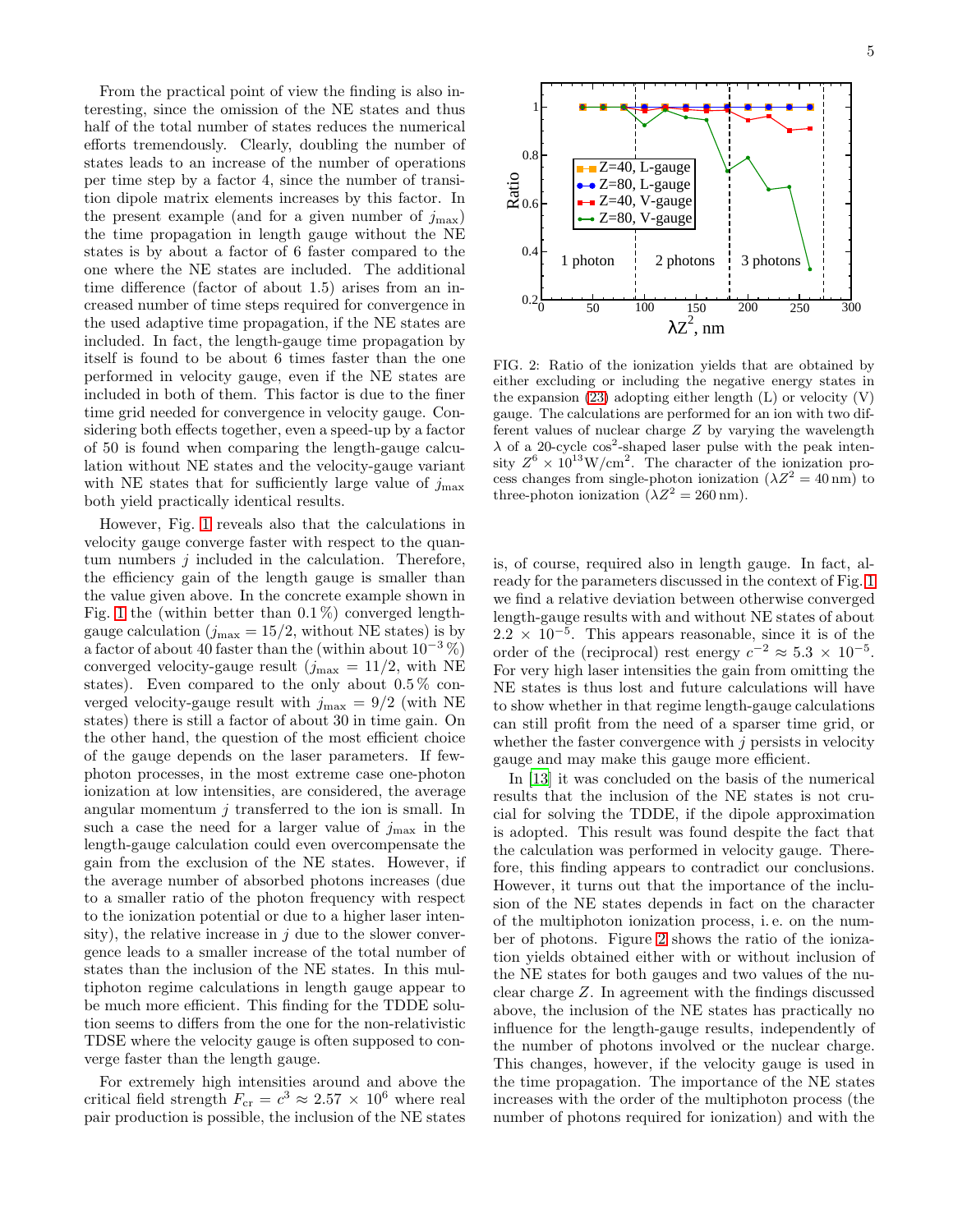nuclear charge. Within the one-photon regime there is practically no influence of the NE states. Thus the finding in [\[13](#page-7-8)] is confirmed that even in velocity gauge an inclusion of the NE states is not required for calculations in the dipole approximation. However, it is to be understood that those findings apply only to the case where one photon is sufficient to reach into the ionization continuum. Quite remarkable is also the strong dependence of the importance of the NE states on Z. For example, for the wavelength  $\lambda = 260/Z^2$  nm the exclusion of the NE states leads to a three times smaller value of the ionization yield for  $Z = 80$ , whereas for  $Z = 40$  the decrease is only about  $10\%$ . The Z dependence can also explain the negligible effect of NE states within the dipole approximation found in Fig. 1 of [\[13\]](#page-7-8) where  $Z = 1$  was used. Furthermore, only the probability of remaining in the initial ground state was considered and this quantity is found to converge much faster than, e. g., the ionization yield. This could possibly make it also less sensitive to the NE states.

#### B. Single-photon ionization

As has been discussed in Sec. [II D,](#page-3-1) the solution of the TDSE for different nuclear charges Z gives identical ionization yields, if the laser pulse parameters are scaled properly. For example, the insert in Fig. [3](#page-5-0) shows the non-relativistic ionization yields obtained for an ion with the nuclear charge  $Z$  exposed to a 20-cycle  $\cos^2$ -shaped laser pulse with a peak intensity of  $Z^6 \times 10^{11} \text{W/cm}^2$  for photon energies varying in the range between  $15 Z^2$  eV and  $45 Z<sup>2</sup>$  eV. Since the ionization potential of the ion is equal to  $13.6 Z^2$  eV, the ionization should occur via absorption of a single photon. In order to study the relativistic effects in this one-photon ionization regime, the TDDE is solved for the same system and for 5 different values of Z (in between 40 and 80 with a stepsize of 10).

The ratio of the relativistic to the non-relativistic ionization yield is shown in Fig. [3.](#page-5-0) Two features can be observed. First, above  $18 Z^2$  eV the ratio decreases with increasing photon energy. Thus relativistic effects are more pronounced for higher photon frequencies  $\omega$ . As could be expected, this effect becomes more and more important as Z increases. Second, a discontinuity develops with increasing Z at a photon energy of about  $18 Z^2$  eV. Especially for large values of Z the ratio for the lowest considered photon energy drops down substantially for increasing Z. This is a manifestation of the fact that the ionization potential of the ion increases as a consequence of the relativistic velocity of an electron in the vicinity of strong Coulomb potentials. The shift of the ionization potential

$$
\Delta I_p = I_p^{\text{rel}}(Z) - I_p^{\text{nr}}(Z) = c^2 \left( 1 - \sqrt{1 - \frac{Z^2}{c^2}} \right) - \frac{Z^2}{2} \tag{26}
$$

rapidly increases with increasing Z. (For example,  $\Delta I_p \approx$  $Z^4/(8c^2)$  for small Z.) Thus, for  $Z = 80$  the absorption



<span id="page-5-0"></span>FIG. 3: Ratios of the relativistic ionization yields to the nonrelativistic ones (shown in the insert) obtained for 5 different values of the nuclear charge Z by varying the carrier frequency  $\omega$  of a 20-cycle cos<sup>2</sup>-shaped laser pulse with the peak intensity of  $Z^6 \times 10^{11} \text{W/cm}^2$ .

of a single photon with the energy  $15 Z^2$  eV is not sufficient for ionization anymore and the character of the ionization process changes from single-photon to twophoton ionization. For the considered intensities the latter process possesses of course a much smaller probability. In fact, the ratio would be even smaller, if the ratio at  $15 Z<sup>2</sup>$  eV would correspond to pure two-photon ionization. The finite spectral width of the adopted 20 cycle laser pulse allows, however, one-photon ionization to occur even at this energy and increases thus the ionization yield. Therefore, a finer photon-frequency grid in between  $15 Z^2$  eV and  $20 Z^2$  eV would show a much smoother behavior than the one visible from Fig. [3.](#page-5-0)

In [\[13](#page-7-8)] (Fig. 5) relativistic effects were considered by a comparison of the ionization rates obtained with the TDSE and the TDDE where the latter was solved for 8 different values of Z. However, there the behavior was studied as a function of the laser field amplitude (also scaled by the corresponding non-relativistic scaling relations) and for a fixed photon frequency. The authors discuss stabilization, since the ionization rate does not increase monotonously with the field strength, but instead decreases for intensities beyond about  $F_0 = 1 Z^3$ . The for large values of  $Z$  increasing value of  $F_0$  for which the ionization rate has its maximum is then explained by the stabilization criterion of Gavrila (see [\[34\]](#page-7-24) and references therein) and the conjecture that due to the lower energy of the ground state in the relativistic case the condition for the occurrence of stabilization shifts to higher field strengths.

In fact, the dependence of the ionization rates on Z discussed in [\[13\]](#page-7-8) may be quantitatively understood from the scaling relations together with the lowering of the ground-state energy due to relativistic effects. This is illustrated in the following way. From the condition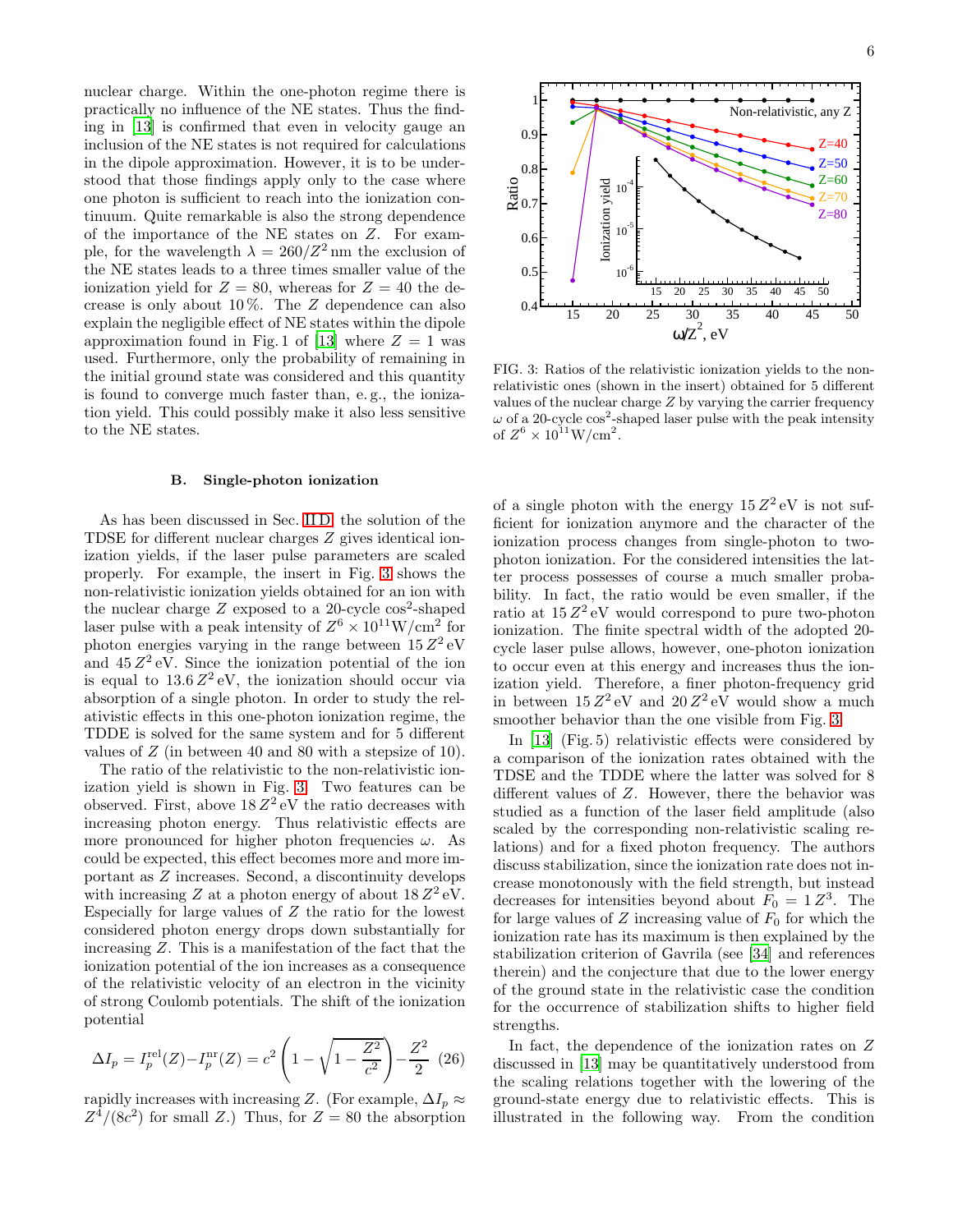

<span id="page-6-1"></span>FIG. 4: Ionization rate (in units of  $Z^2$  a.u.) of a hydrogenlike ion exposed to a monochromatic laser field with the frequency  $\omega = \dot{Z}^2$  as a function of the amplitude of the electric field (given in units of  $Z^3$  a.u.) The black solid curve presents the (non-relativistic) Floquet ionization rate, whereas the other curves present the ionization rates obtained using the scaling relation [28](#page-6-0) in order to estimate the relativistic ionization rates for three different values of Z.

 $I_p^{\text{rel}}(Z) = I_p^{\text{nr}}(Z')$  one finds a scaled nuclear charge

<span id="page-6-3"></span>
$$
Z' = \sqrt{2c^2 \left(1 - \sqrt{1 - Z^2/c^2}\right)},
$$
 (27)

for a given true charge Z. This allows to estimate the relativistic ionization rate from a non-relativistic calculation using

<span id="page-6-0"></span>
$$
\Gamma'(F_0) = \left(\frac{Z'}{Z}\right)^2 \Gamma\left(F_0 \left[\frac{Z}{Z'}\right]^3\right) ,\qquad (28)
$$

if the dependence of the non-relativistic ionization rate on the photon frequency is ignored. In order to obtain nonrelativistic ionization rates  $\Gamma(F_0)$ , Floquet calculations were performed as a function of the peak amplitude  $F_0$ of the electric field using program STRFLO [\[35\]](#page-7-25). They are shown in Fig. [4](#page-6-1) and are in reasonable agreement with the TDSE rates in [\[13\]](#page-7-8). Based on the non-relativistic Floquet rates the scaling relation [\(28\)](#page-6-0) allows to estimate the relativistic rates that are also shown in Fig. [4](#page-6-1) for  $Z = 36$ , 54, and 86. The qualitative agreement with the TDDE results in Fig. 5 of [\[13\]](#page-7-8) is satisfactory and especially the shift of the maximum to higher fields is well reproduced. However, in agreement with the discussion in [\[13\]](#page-7-8) the model predicts that the maximum of the ionization rate increases monotonically with Z. This is in contrast to the numerical findings in [\[13](#page-7-8)].

### C. Multiphoton ionization

If many photons are required for ionization, the relativistic results may deviate from the non-relativistic ones



<span id="page-6-2"></span>FIG. 5: Relativistic (blue circles) and non-relativistic (black circles) ionization yields obtained for an ion with the nuclear charge  $Z = 50$  exposed to a 20-cycle cos<sup>2</sup>-shaped laser pulse with a peak intensity of  $5 \times 10^{22}$  W/cm<sup>2</sup> and various laser wavelengths. Additionally, the non-relativistic ionization yields (red squares) for an ion with the nuclear charge  $Z' = 50.88$  are shown whose non-relativistic ionization potential is equal to the relativistic ionization potential of the ion with  $Z = 50$ . The non-relativistic N-photon thresholds  $(N = 2 - 4)$  for Z and Z' are indicated by black and red vertical dashed lines, respectively.

by an order of magnitude or more. This is demonstrated in Fig. [5](#page-6-2) where relativistic and non-relativistic ionization yields are compared for an ion with the nuclear charge  $Z = 50$ . The laser wavelength varies in the range from 0.05 nm (2-photon ionization) to 0.15 nm (5-photon ionization). Whereas the general structure of the wavelength dependence is similar for both relativistic and nonrelativistic treatments, the difference in the positions of all pronounced features like peaks and minima may result in a substantial discrepancy, if the ion yields are compared at a single photon frequency. Obviously, the sharp steps are due to the N-photon channel closings and the peaks are signatures of resonantly enhanced multiphoton ionization (REMPI) processes. Their positions are directly related to excitation energies and the ionization potential, respectively, and both are higher in the relativistic than in the non-relativistic case.

In view of the scaling relation [\(27\)](#page-6-3) it is interesting to compare the TDDE result (for  $Z = 50$ ) with the nonrelativistic TDSE result for the scaled nuclear charge  $Z' = 50.88$ . As can be seen from Fig. [5,](#page-6-2) the obtained TDSE results deviate from the relativistic ones for  $Z = 50$  only by a few percent. This indicates that the change of the ionization potential is the by far dominating relativistic effect, at least if multiphoton ionization is described within the dipole approximation. Other possible effects like the splitting of (resonant) intermediate states due to spin-orbit coupling are thus very small, but can be quantified more easily, after the scaling relation has accounted for the main effect. The dominant